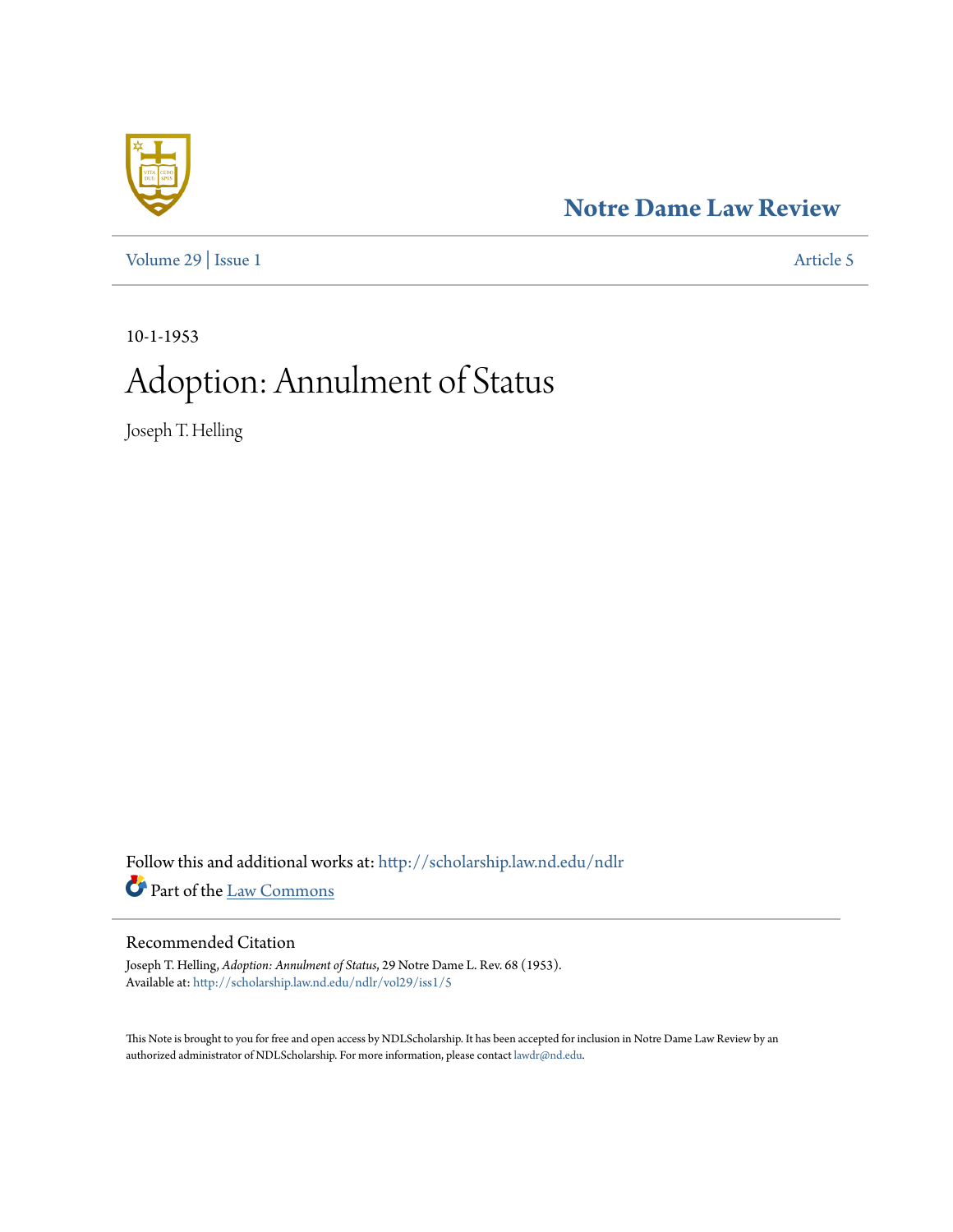#### *Domestic Relations*

#### ADOPTION: **ANNULMENT OF STATUS**

While the modern adoption statutes have proved to be a long step forward from the almshouses of the 19th century and their predecessor, the indenture system of the 1700's, the status of adoption has brought its own legal and social problems. One of these problems, the annulment or abrogation of an adoption where the status has proven unsatisfactory, especially for the adopting parents, will be the subject of this article.

In 1945, after six years of childless marriage, Mr. and Mrs. R. arranged through the state department of public welfare to adopt a child. They chose a pretty little three year old girl, the product of a broken home. While the records of the department of public welfare showed that the child had evidenced "some maladjustment" while in the welfare institution, none of this information was furnished to the adopting parents. Within one year after the adoption, the first of three natural children were born to the R's.

The little adopted girl had proven to be twice the rearing "problem" that any of their natural children had, but the R's had not considered the situation unnatural, attributing their difficulties to the fact that she had not entered their home until she was three years old. **A** 1952 incident involving a sex offense between their adopted daughter and a city park attendant was the first real intimation which they had that something might be amiss. Close observation following this incident revealed that she had attempted on numerous occasions to carry on sexual acts with the other R. children. Consultation with the family physician, followed by visits to two psychiatrists recommended by him, revealed that the child suffered an affliction known as juvenile paradoxia.' The medical men advised the R's that the condition was not known to respond to any treatment, but required close observation and trained handling. The family physician pointed out that the transition into her teens would only aggravate the condition and predicted a future full of heartaches and possibly worse unless the girl was removed from their home and placed under the supervision of an institution:

Two months of extensive investigation into the costs of institutional training revealed that the R's budget was not adequate to provide what the girl needed. Their next step was a visit to the public welfare depart-

**<sup>1</sup>**This condition is described in HERzoG, MEDICAL **JURIsPRUDENCE** § **806** (1931) as the exhibition of sexual excitement at a period of life when, on account of the age of the individual, it is not yet to be expected. He attributes its cause to an urge originating in the brain and concludes that such children are a great problem, because wherever they may be they will corrupt other children.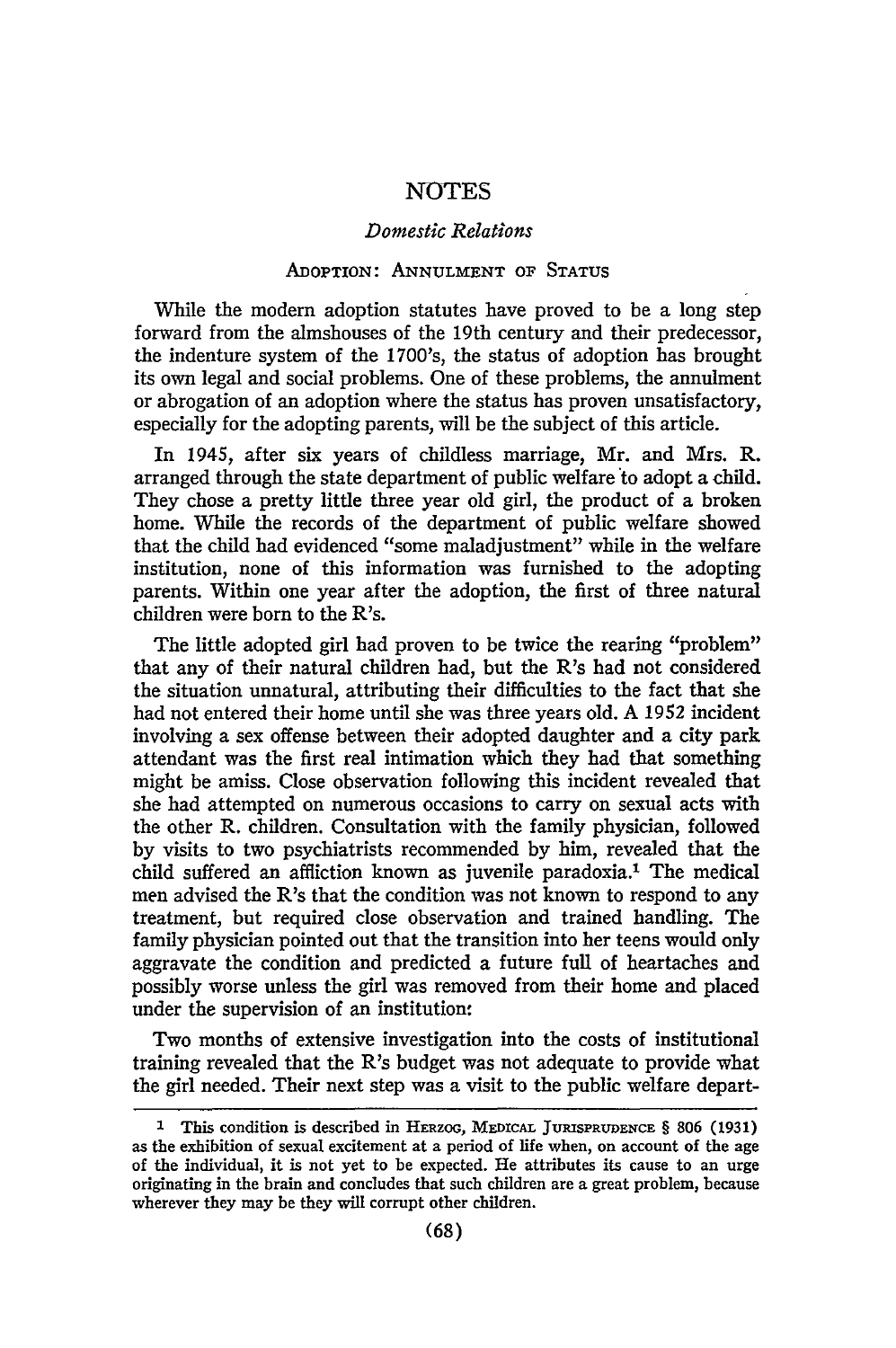ment which had arranged the adoption. There they were informed that the department would arrange for care and treatment, but that the costs must be borne by the R's. The department would not consider any abrogation of the adoption status. It was at this point that the R's brought their problem to an attorney. They wanted an annulment of the adoption, including a cancellation of the change of name whereby the girl had acquired their family name and that of their other children.

**I**

The fundamental problem in this field is whether it is possible to annul or set aside an adoption. In a number of adoption statutes there is included a provision to the effect that the status of the parties following a decree of adoption shall be the same as that of natural parents and child. 2 The relationship of natural parent and child could never be absolved by the courts.<sup>3</sup> Regardless of the problems which may arise, there is no recognized legal basis upon which the relationship of natural parent and child can be terminated.

At the same time, the courts have frequently stated that adoption is a "status" created by order or decree; <sup>4</sup> a statutory arrangement unknown to the common law.5 Under the principle that what the court has created through its order, it can also put asunder, $6$  there would seem to be legal basis for setting aside adoption orders. As stated by a lower Pennsylvania court: **7**

In the absence of a statutory provision placing a decree of adoption on a different footing than other judgments, there is nothing in the nature of such a decree to take away from the court granting it the power to revoke or annul it. [Citations omitted]. Pennsylvania has no statutory provisions on this subject.8

The vast majority of jurisdictions have adopted the view, either by statute or decision, that an adoption order can be annulled. Sixteen states

**7** McKenzie's Adoption, 44 Pa. D. & C. 86, 87 (Orphans Ct. 1937).

**<sup>8</sup>**Apparently, this has not always been the uniform rule in Pennsylvania. The following quotation is to be found in *In re* Souers, 135 Misc. 521, **238** N.Y. Supp. 738 (Surr. Ct. 1930), at page 740: "In Pennsylvania it was held that, as the adoption statute contained no provision for a recission of the contract of adoption, it could not be revoked at the instance of the foster parents, while the child was still a minor, for the child could not consent to a recission of the contract, nor could any one else waive his rights for him. *In re* Theil, 14 Weekly Notes Cas. (Pa.) 422."

**<sup>2</sup> E.g., IND. ANN. STAT.** § **3-122** (Burns **1933);** VA. **CODE** § **63-357** (1950).

**<sup>3</sup>** *In re* Anonymous, 157 Misc. 951, **285** N.Y.Supp. 827, **828** (Surr. Ct. 1936).

<sup>4</sup> Sheffield v. Franklin, 151 Ala. 492, 44 So. 373 (1907); *In re* Ziegler, **82** Misc. 346, 143 N.Y.Supp. **562** (Surr. Ct. 1913).

<sup>5</sup> Green v. Paul, 212 La. 337, 31 So.2d 819 (1947) **;** *In re* Pierro, 173 Misc. 123, 17 N.Y.S.2d **233** (Surr. Ct. 1940).

**<sup>6</sup>** "The power of this court to control its own decrees, to reopen, set aside, or modify, even after enrollment, is as ancient as the court itself, and has long been recognized." Young v. Weber, 117 N.J. Eq. 242, 175 Atl. 273, 276 (Ch. 1934).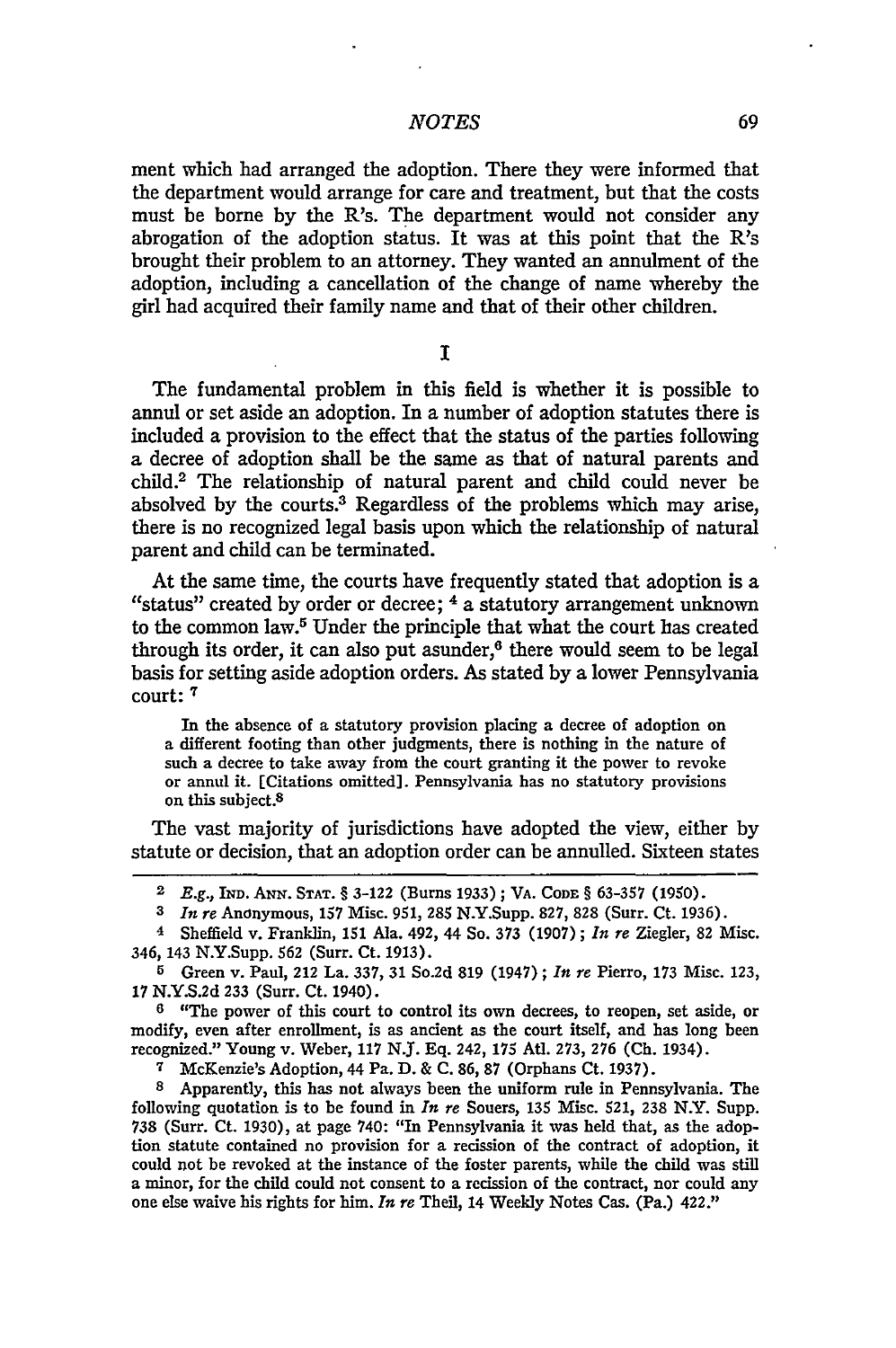provide statutory grounds upon which annulment can be granted.9 An additional five states, although they provide no specific grounds upon which an order of adoption can be set aside, recognize the procedure of annulment by statutes providing for the recording of such decrees.10

There are only four states which appear to have taken the position that an adoption cannot be annulled or set aside. In Wisconsin there is a statute which provides: **11**

In adoption proceedings failure to comply with the essential requirements of this chapter shall be ground for annulment of the order of adoption within 2 years after date of entry thereof. Except as provided in subsection (2), an order for adoption made by a court of this state which had jurisdiction of the parties and of the subject matter shall be conclusive and binding on all persons and in all proceedings after 2 years from the date of entry thereof.  $\ldots$ <sup>12</sup>

Michigan is the second state which seems to have taken a stand against annulment of adoptions. In a 1945 case, the supreme court of that state observed: **13**

Except that there may be a rehearing within the statutory **90** days after the order of adoption may be made [Citation omitted], there is no provision in the law of this State for revocation of adoption proceedings.

The court cites, apparently with approval, an opinion of a former attorney general of the state to the effect that: "In my opinion the probate court would have no legal authority to vacate or annul any order of adoption of a minor child made in pursuance of section 8780 **... "** An earlier Michigan decision<sup>14</sup> contained dictum to the effect that an

attempt by the adoptive and natural parents to have an order of adoption set aside by a probate court, although the court granted the petition, "probably was unauthorized by law...."

**9** Alabama, Arkansas, California, Delaware, Georgia, Iowa, Kentucky, Maine, Minnesota, Missouri, Nevada, New York, South Carolina, Utah, Virginia, and Washington. The content and provisions of these statutes are discussed later in this article.

**10 LA.** REv. **STAT.** ANNoTATIONS § 40:203 (1950); **MONT.** REv. CODES **ANN.** *§* **69-536** (1947); **TENN. CODE** ANN. § 5827.45c (Williams Supp. 1951); TEx. REv. Civ. **STAT.** ANN. art. 4477, Rule 47a (1948); Wyo. Comp. **STAT. ANN.** § 63-612 (1945). The Louisiana statute is typical. Its provisions read in part: **" ..**the clerk of the court shall prepare, within ten days after the decree becomes final, from the court records, a certificate of every decree of annulment of adoption on forms furn. ished by the state registrar."

**11** Wis. STAT. **§** 322.09(1) (1951).

12 An earlier Wisconsin decision contained dictum which suggests that, upon a showing of sufficient reason, an adoption might be set aside. "It may well be that ... a finding that the best interests of the child would be promoted by transferring her custody from the adoptive parents to her natural parents, should be sustained." *In* re MacCormick, 178 Wis. 408, **190** N.W. 108, **109** (1922). It is to be noted however that the court here speaks of "custody," and if the word is used in its technical legal sense, may have referred to something other than an abrogation of the adoption status.

**13** *In re* Bell's Estate, 310 Mich. **394, 17** N.W.2d 227, **228** (1945).

14 *In re* Session's Estate, 70 Mich. 297, 38 N.W. 249, **253** (1888).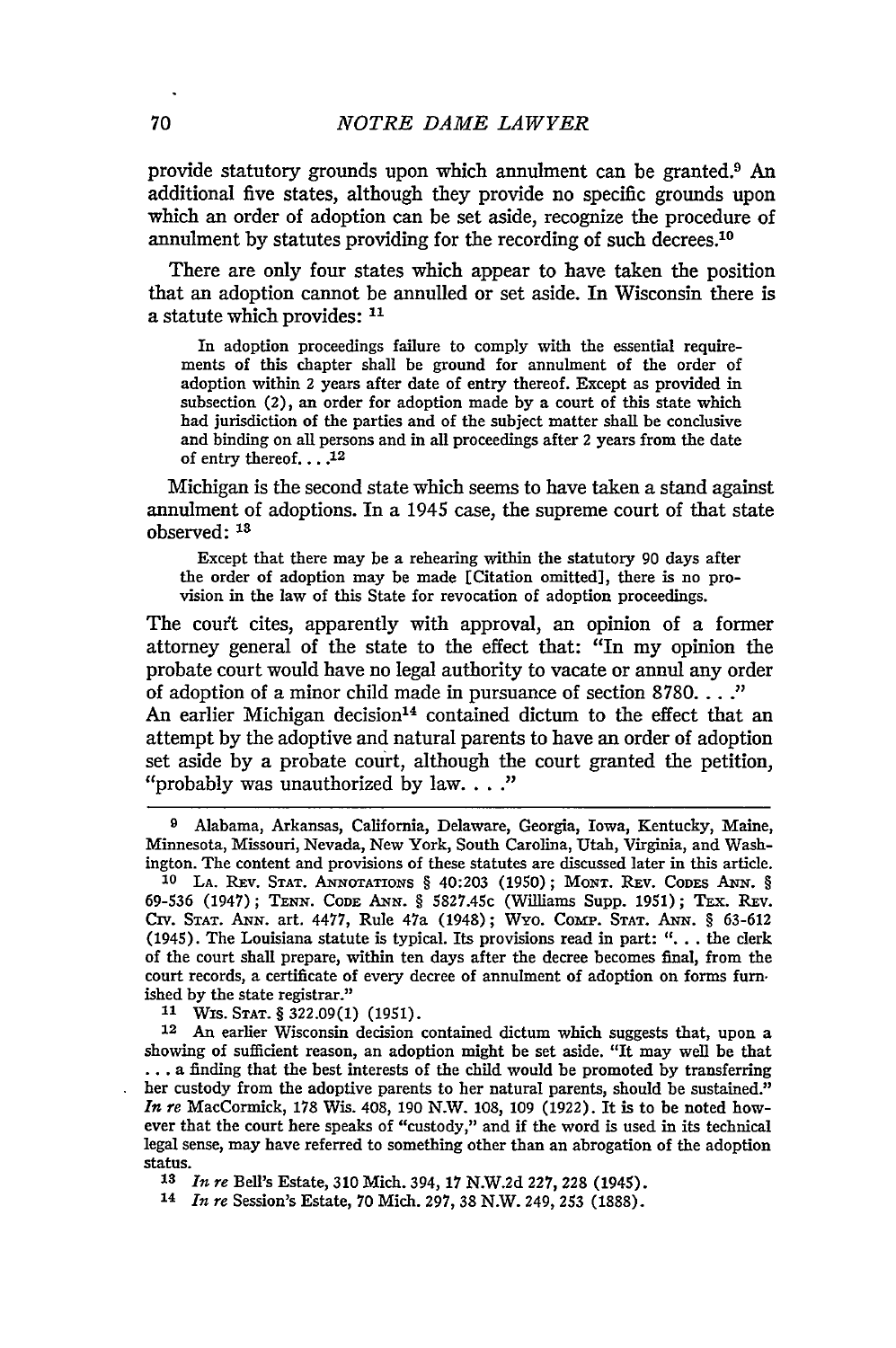A recent Ohio decision appears to place that state in the ranks of the jurisdictions which will not grant an annulment of adoptions. The case did not involve an application by the adoptive parents, and consequently the following statement by the court must be regarded as dictum: **15**

In Ohio only minor children may be adopted, but as a result of a decree of adoption the child, to all intents and purposes, is the child of the adopter. No revocation of the adoption may be made **by** the adopting parent.16

Tennessee is the fourth state which has spoken out against adoption abrogations. In the case of *Coonradt v. Sailors,* the court said: **17**

Where one voluntarily assumes the relationship of parent to a child by formal adoption, it cannot be lightly cast aside. The relationship involves duties of care, maintenance and education .... and we think the Legislature alone should supply the procedure to be followed, as well as define the cause, if any, whereby the relationship may be dissolved. In the absence of such a statute the courts will not assume jurisdiction to annul a decree of adoption at the instance of the adopting parent and cast the child adrift to again become a public charge.

Such a proceeding is not authorized by any statute in this State and no court has any inherent jurisdiction to enter such an order.<sup>18</sup>

#### $\mathbf{I}$

Where annulment or abrogation is permitted, there must be weighty and well established grounds therefor. "Courts should not annul the relation for slight cause on either side, nor should they deal with such severity as to deter good people from taking up the beneficent task the relation implies." **19**

Mere dissatisfaction with the arrangement, and/or a desire to terminate it, has been said to be insufficient to warrant setting aside an adoption status, even though the creation of the'status was a voluntary act on the part of the adoptive parents. As stated by one court: **<sup>20</sup>**

We cannot concur with appellant in the view that the declarant having voluntarily, of his own "desire," entered into the relation of parent and child, his wish or "desire" to annul the relation is "good cause" for so doing. The statute recognizes legal duties growing out of the adoption, the rights and duties of the most intimate and vital of human institution, the family.

**<sup>17</sup>**186 Tenn. 294, 209 S.W.2d 859, 861 (1948).

**18** It should be noted that Tennessee is one of the five states mentioned previously (See note 10 *supra* and accompanying text) that has statutory procedure for the recording of adoption annulments, although no grounds are prescribed. This statute was enacted in 1945 and was apparently in effect at the time of the *Coonradt* decision.

**19** Buttrey v. West, 212 Ala. 321, 102 So. 456, 459 (1924).

**20** *Ibid.*

**<sup>15</sup>** Kirscheman v. Paulin, 155 Ohio St. 137,98 N.E.2d 26,29 (1951).

**<sup>16</sup>**At one time Ohio had a statute similar to those mentioned above (See note *9 supra* and accompanying text) providing grounds upon which an adoption might be annulled. Orno Grx. **CODE** Axx. § 10512-21 (1938). This statute was repealed in 1944, Laws of Ohio 1943-44, No. 120, p. 441.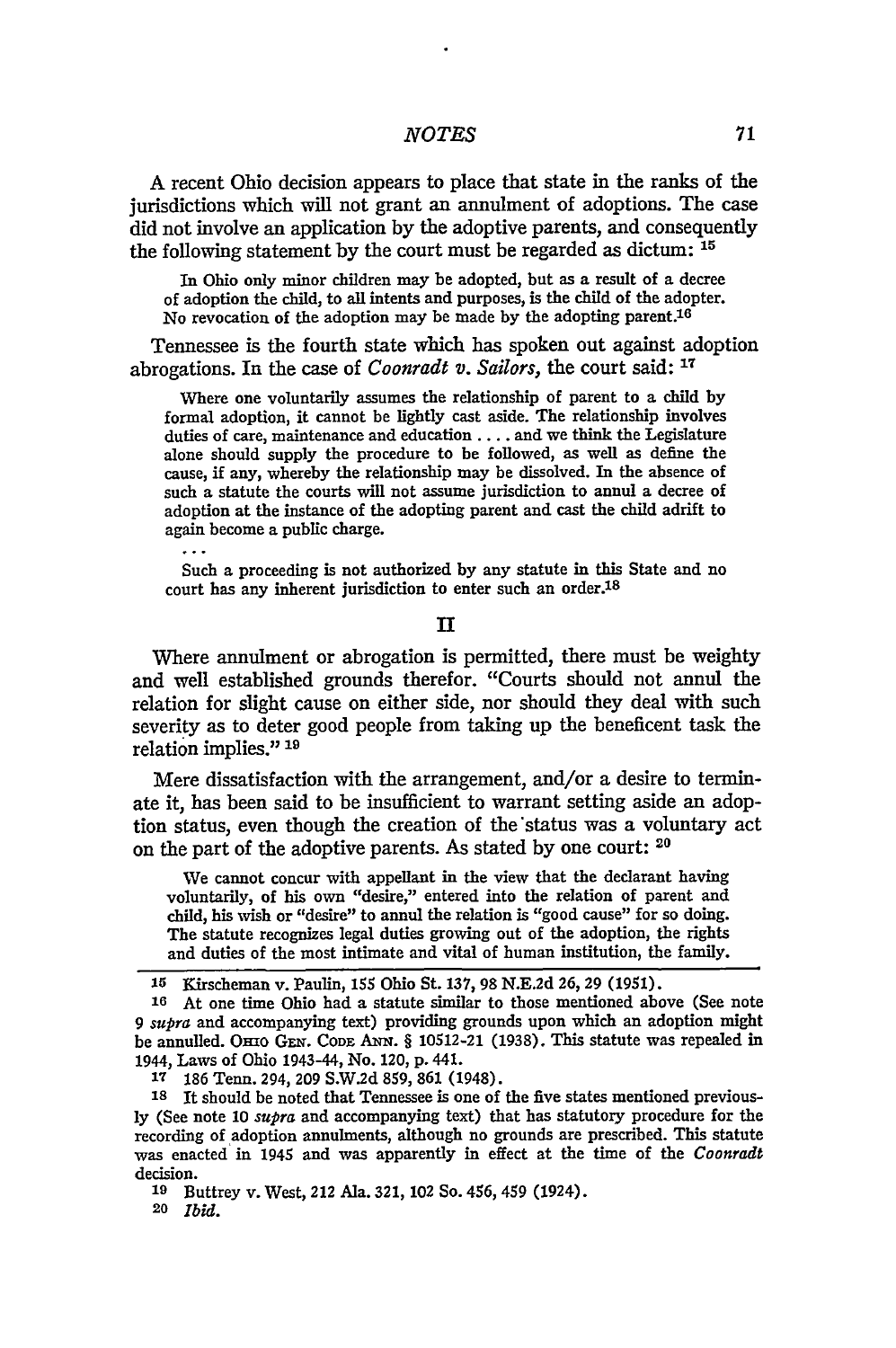There is a dictum in the case of In re *MacCormick* **21** to the effect that *"...* mere change in the circumstances of the parties affords no legal justification for setting aside the solemn judgment of the court." In another dictum the agreement of the natural parent or parents, or even their desire, to resume custody of the child has been rejected as sufficient grounds, in the absence of a statute authorizing such a procedure.<sup>22</sup>

The majority of jurisdictions have refused to permit the adopting parent, or parents, to secure a revocation of the adoption on the grounds of technical errors in the original proceeding. The most frequent reason stated for this rule is that these parties, having sought the aid of the court in accomplishing the adoption, are estopped from later questioning or attacking its validity. As stated **by** the court in *Parsons v. Parsons: <sup>23</sup>*

**...** and after the lapse of many years, during which time the status of the subject of adoption has been recognized as legally fixed **by** the judgment of the county court, **by** all parties to the proceedings, one of those parties on whose motion the judgment was rendered is in no position to appeal to the equity powers of the court to declare it void. The plainest principles of estoppel apply to the situation. Appellant petitioned for the judgment. It was entered on her motion. The person most interested, the child, was a ward of the court, and its status for life was entirely and irrevocably changed **by** the result of the proceedings if they were valid. Their validity was recognized **by** the appellant till she became pecuniarily interested in changing her position. Clearly, she cannot be aided **by** a court of equity to do that to the injury of the person she was instrumental in locating in her family as her adopted son.

The petitioner in this case had sought to have the adoption annulled, eleven years after the entry of the decree, on the grounds that she did not know what she was doing when she signed the adoption papers together with her husband, who had since died, leaving the adopted son as his heir.

**A** New York court refused the petition of an adoptive father for an annulment of the adoption when the grounds presented were that the consent of the natural father, which the petitioner had presented to the court in the original proceeding, was defective. Estoppel was the basis for the decision.2 <sup>4</sup>**A** large number of courts have stated the same proposition as dictum in cases involving heirs.<sup>25</sup>

Adoptive parents have not always been estopped to raise questions regarding the original proceedings. In a Wisconsin case in **1929,26** the

**25** *E.g., In re* McKeag's Estate, 141 Cal. 403, 74 Pac. **1039,** 1041 **(1903);** Harper v. Lindsey, **162** Ga. 44, **132 S.E. 639,** 642 **(1926);** Greene v. Fitzpatrick, 220 **Ky. 590, 295** S.W. **896, 899 (1927),** *af'd sub. nom.,* Greene's Adm'r v. Fitzpatrick, **<sup>228</sup> Ky. 850, 16 S.W.2d 477 (1929) ;** Nugent v. Powell, 4 Wyo. **173, 33** Pac. **23, 30 (1893).**

**<sup>21 178</sup>** Wis. 408, **190** N.W. **108, 110 (1922).**

**<sup>22</sup>** Coonradt v. Sailors, **186** Tenn. 294, **209 S.W.2d 859, 863** (1948).

**<sup>23 101</sup>** Wis. **76, 83, 77** N.W. 147, 149 **(1898).**

**<sup>24</sup>** *In re* Martin's Adoption, **269 App.** Div. 437, **56 N.Y.S.2d 95 (2d** Dep't 1945).

**<sup>26</sup>** *In re* Mathews' Will, **198** Wis. **128, 223** N.W. 434, 436 **(1929).**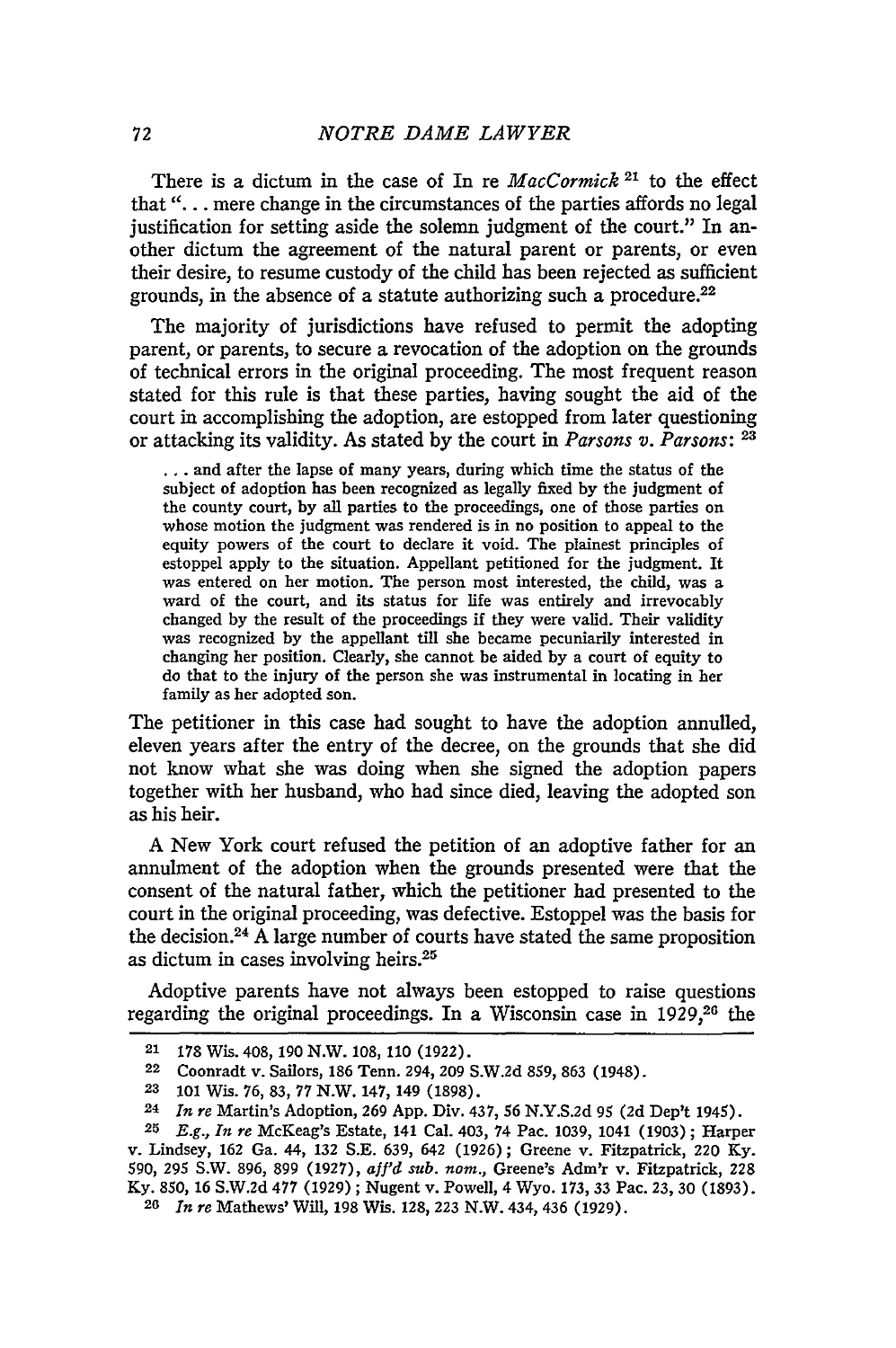court permitted the adoptive father to show that in the original proceeding no proper showing had been made that the child had been abandoned, and thus to defeat the child's status as an heir of the deceased mother. No mention was made of the *Parsons* decision.<sup>27</sup>

Adoptive parents were refused an annulment of the status on alleged grounds of misconduct of the "child", in a case where the child had attained majority and married, apparently against their wishes.<sup>28</sup>

Misconduct of the child has had a questionable career as grounds for annulment of adoption. New York prescribes this as a statutory ground. 29 In Alabama, where the statutory grounds do not include misconduct, an adoptive parent sought to have the decree set aside for the reason that: "Said child is disrespectful to petitioner. Said child is disobedient and incorrigible and recalcitrant to her father's wishes." The court's reaction to the petition is worthy of note: **30**

First, "disobedient." One of the highest tasks, assumed **by** the parent, is to train the child to obedience. Obedience to parental authority is a foundation for obedience to the laws of the state, and even the divine law. Second, "disrespectful." Under the normal conditions of family life, the respect of the child toward the parent depends upon the personality of the parent. Unless the attitude of the child is warped **by** a more dominant personality, respect normally comes from a little child where respect is due. Disrespect and disobedience, without more, is rather a confession of failure on the part of the parent than a grievance against the child. Third, "recalcitrant and incorrigible." These are severe terms. They import a condition of hopeless perversity. In dealing with these charges, we note this child has not arrived at that age when she is presumed to have such normal sense as to be responsible in law for wrongdoing. [The child was twelve years old at the time this petition was heard]. There are no averments showing unusual intelligence, nor development of the moral sense beyond the ordinary. The qualities complained of are those that parental control and daily influence are designed to avoid. We think in no case should the duties of a foster parent be annulled for these traits of character in the child, without fuli averments and proof that they are not due to any fault, neglect, or omission of duty **by** the parent. We think it safe to say, also, that these traits can furnish no good cause to annul the relation until it is averred and proven that the child has reached such maturity as to be responsible for crime.

**27** Parsons v. Parsons, **101** Wis. **76, 83, 77** N.W. 147 **(1898).** See note **23** *supra* and accompanying text.

**28** *In re* Adoption of Eaton, **280 App.** Div. 147, 112 **N.Y.S.2d 708 (3d** Dep't **1952),** *affd,* **305** N.Y. **162, 111 N.E.2d** 431 **(1953).**

**29** N.Y. Domr. **RE-L. LAW** § **118. "A** foster parent who in pursuance of this article or of any act repealed hereby shall have adopted a foster child from an authorized agency may apply to a judge or surrogate of the court in which the original adoption took place for the abrogation of such adoption because of the wilful desertion of such foster parent **by** such foster child or because of any misdemeanor or **ill** behavior of such child."

**30** Buttrey v. West, 212 Ala. **321,** 102 So. 456, 459 (1924).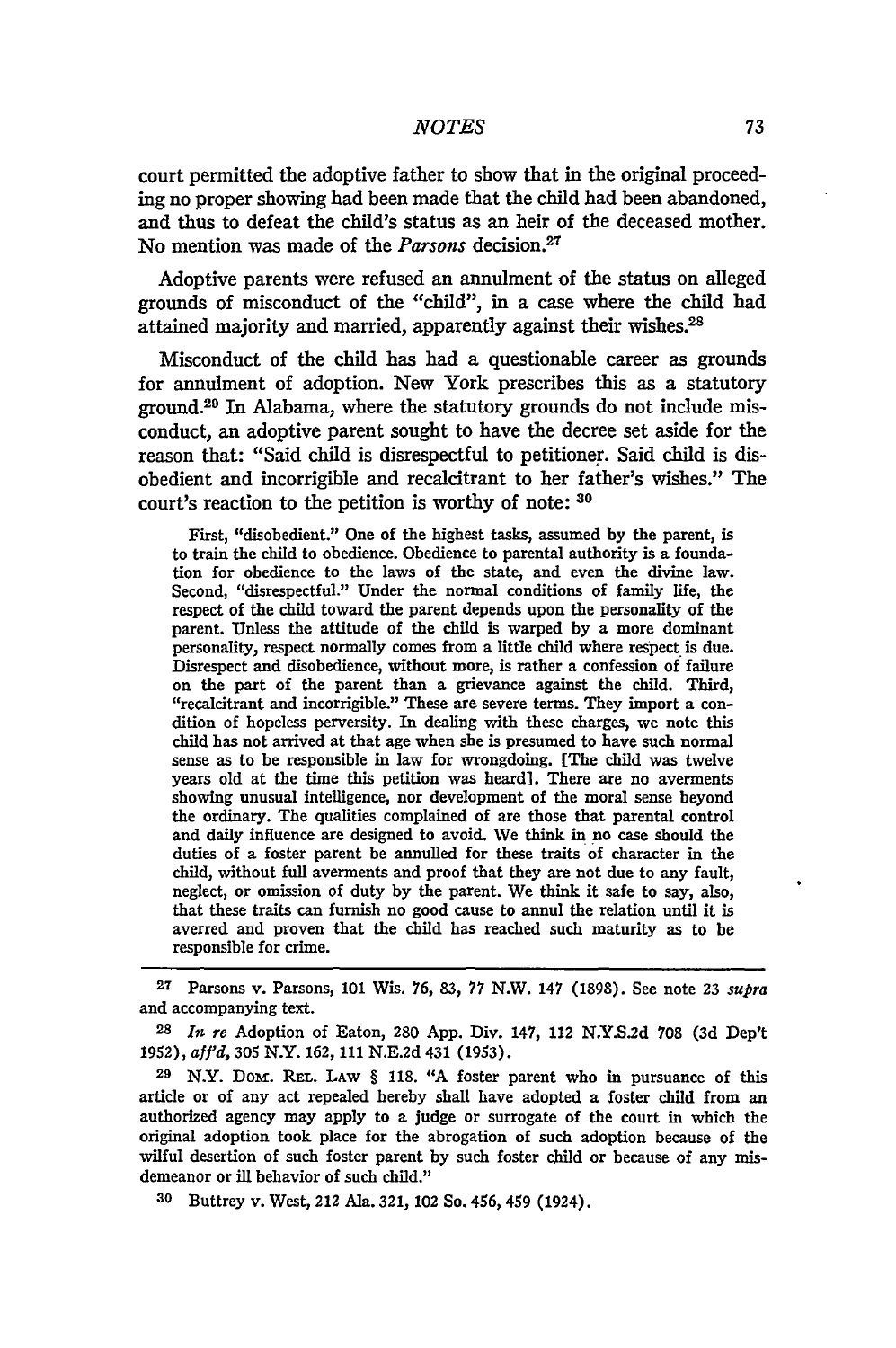This case should be compared with that of In re *Anonymous,31* a case involving an eleven year old girl. After describing the child's conduct.<sup>32</sup> the court concluded: **<sup>83</sup>**

To continue the relationship would only strain it; affection is already lost; it will not return, but rather in its place will come dislike, repugnance, and ultimate hatred, all of which is against the interests of the child and the foster parents .... due regard for the interests of both the child and such foster parents require that such adoption be abrogated....

Annulment was denied in another New York case, in which the basis for the petition was apparently misconduct. The age of the child involved does not appear in the reported case, although it apparently had considerable influence on the court's decision. The opinion, in part, reads:  $34$ 

**If** the word "misdemeanor," taken with its context, be construed to mean not a petty crime, but merely "misconduct" or "evil conduct," still ill behaviour of a serious character must be proved on the part of a child capable of appreciating its wrongdoing. The statute authorizes abrogation only when it is shown that "the child has violated his duty toward such foster parent." And "violation of duty" connotes moral obligation and mental conception, a failure to meet appreciated obligations. Something more than behaviour causing annoyance to the parents must be shown. Contumacious conduct based in violation, not merely in immaturity and incapability of self-restraint, must appear.

The adoptive status was abrogated in the case of a seventeen year old boy who had displayed an unnatural bent toward stealing coupled with an incorrigible attitude.<sup>35</sup> The reported case sets out the many efforts the adoptive parents expended in an effort to correct the situation, including changing residence, arranging for special schools, institutional training, etc. The straw which broke the camel's back and led to the petition of the foster parents was the theft of the family car accompanied by complete desertion. The court branded this career as "a continued course of committing misdemeanors and ill behavior such as justify this court in abrogating the adoption."

- **<sup>33</sup>***Id.,* **285** N.Y.Supp. at **829.**
- **<sup>34</sup>***In re* Buss, 234 **App.** Div. 299, 254 N.Y.Supp. 852, **853** (4th Dep't 1932).
- **35** *In re* Souers, 135 Misc. 521, **238** N.Y.Supp. **738** (Surr. Ct. 1930).

**<sup>31 157</sup>** Misc. 951, 285 N.Y.Supp. 827 (Surr. Ct. 1936).

**<sup>32</sup>** *Id.,* 285 N.Y.Supp. at **828:** ". **.** . from that time on the child grew disobedient and unruly; that she appeared before visitors scantily clad and made immodest exhibition of herself; that she exploded fire crackers indoors; threw stones at her foster mother and called her names; threw a glass of water at her on another occasion; lay down in the public highway whereon automobiles were travelling; stole pennies from a nearby newsstand and money from her foster mother; that she quarrels with and assaults other children, striking them and scratching them with glass and wire; that she started paper fires in the cellar of the house; cuts the bedding and clothing; flooded the bathroom; broke a chime clock on a visit to a friend; is generally destructive; refuses to learn her lessons; has been dismissed from school for bad conduct; will not heed reproof or correction and does not respond to kindness or suggestion."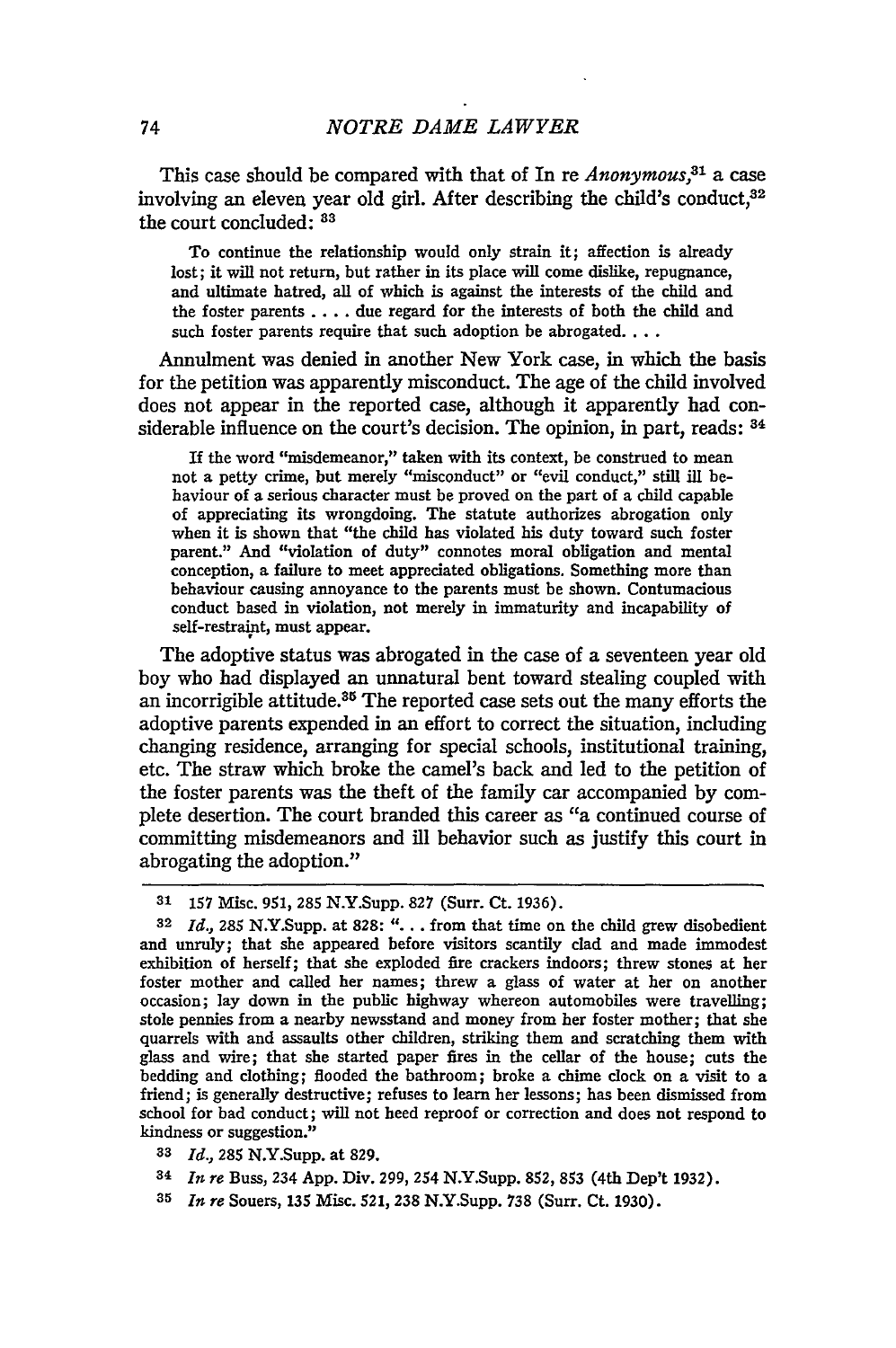There is a case described in a Note appearing in 2 A.L.R.2d 909 (1948), and cited there as Re *Sovanofsky,* 18 Lanc. L. Rev. (Pa.) 30 (1900), which involved the annulment of an adoptive status, partly on grounds of misconduct. The child is described as refusing to recognize the parental authority of the adoptive parents, disobeying their commands, displaying open dislikes for the parents and demonstrating a general unhappy state of mind. There were additional facts involved, however, which cannot be ignored as grounds to which the court may have given considerable weight. These include: sickliness, mistake as to the child's status as an orphan and her age, and probably most important, the fact that the welfare agency was willing to take the child back.

#### **III**

Grounds are provided in numerous statutes for the annulment of adoptions. Perhaps the broadest of these are statutes which either generally, or in part, provide for abrogation upon "good cause shown," or "the welfare of the child." Such statutes are in effect in Delaware.<sup>36</sup> Georgia,<sup>37</sup> Maine,<sup>38</sup> Nevada,<sup>39</sup> South Carolina,<sup>40</sup> and Virginia.<sup>41</sup> Washington $42$  has a similar provision but restricts its application to six months after the entering of the adoption decree.

The discovery of any permanent or serious disability in the child within five years is grounds for annulment in Iowa.43 Incurable disease and/or psychosomatic or mental disturbance discovered within five years is provided for in the Arkansas statute.<sup>44</sup> Adoptions may be annulled in Alabama,<sup>45</sup> Arkansas,<sup>46</sup> California,<sup>47</sup> Georgia,<sup>48</sup> Iowa,<sup>49</sup> Minnesota,<sup>50</sup> Missouri<sup>61</sup> and Utah<sup>52</sup> within five years<sup>53</sup> of the original decree on the grounds that the child is feebleminded or epileptic. These same states, with the exception of Missouri, list insanity as a statutory ground; and

- 42 **WASH.** REV. CODE § **26.32.130 (1951).**
- **43** IowA CODE **ANN. C.** 600, § 600.7 (1950).
- **44** ARx. STAT. ANx. § **56-110** (1947).
- 45 **ALA. CODE** tit. 27, § 4 (1940).
- 46 Ax. STAT. **ANN.** § 56-110 (1947).
- 47 **CAL.** Crv. CODE § 227b (1949).
- **48 GA.** CODE **ANN.** § 74-416 (1941).
- **49 IOWA CODE ANN.** c.600, § **600.7 (1950).**
- 50 M N. **STAT.** § **259.08** (1949).
- **51** Mo. **REV. STAT. §** 453.130 (1949).
- **52 UTAi CODE** AwN. § 78-30-13 (1953).

**583** The Georgia statute, note 48 *supra,* provides that the proceeding for annulment may be brought within seven, instead of five, years.

<sup>36</sup> **DEL. REV. CODE c. 88, § 3551.4 (1935).** 

**<sup>37</sup> GA.** CODE *AaNr.* § 74-416 (Supp. 1951).

**<sup>38</sup>** ME. REv. STAT. **C.** 145, § 41 (1944).

<sup>39</sup> NEV. COMP. LAWS § 1065.07-8 (Supp. 1941).

**<sup>40</sup>** S.C. CODE § **15.1382** (1952).

<sup>41</sup> VA. CODE § **63-362** (Supp. **1952).**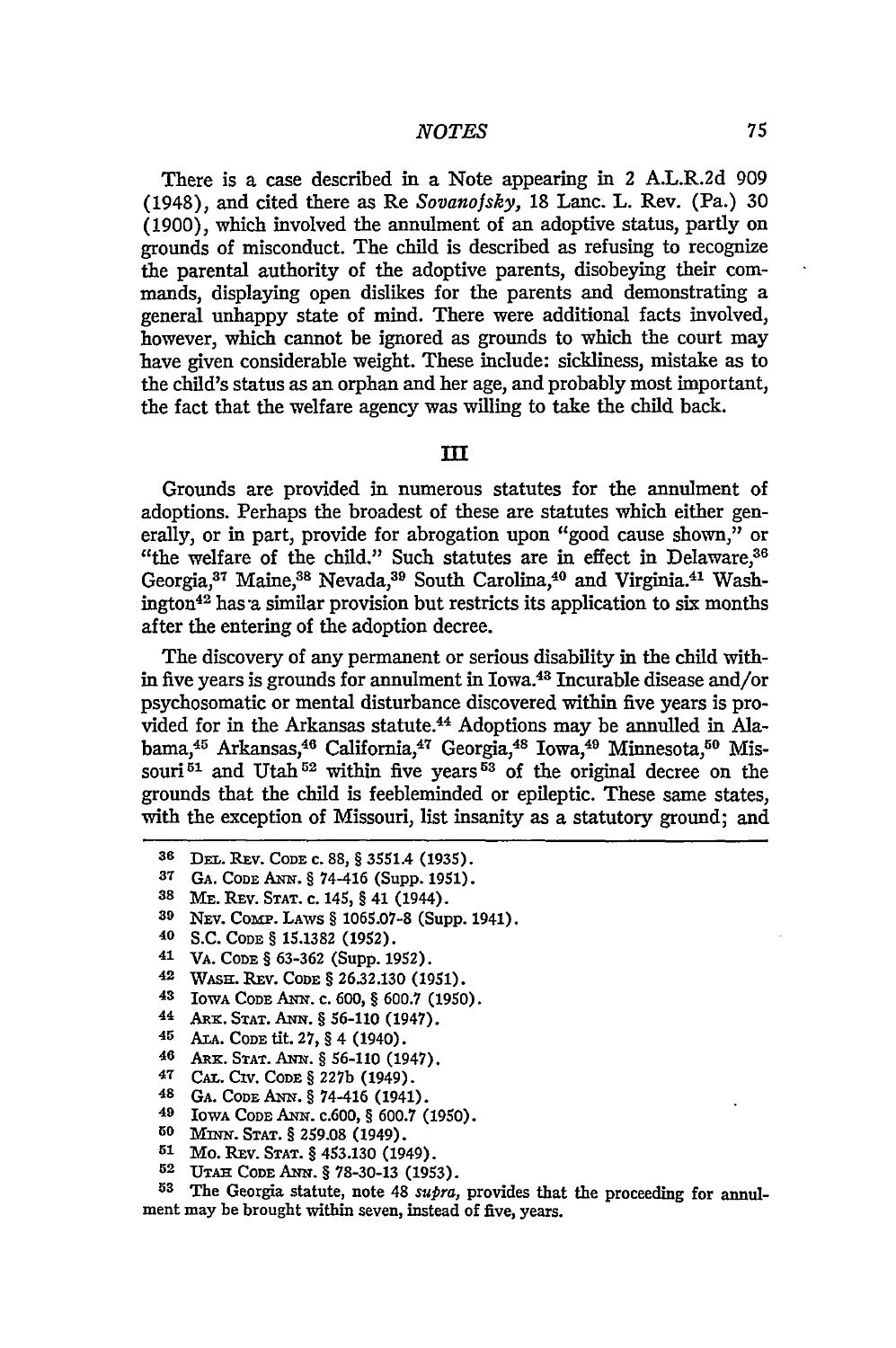venereal disease is recognized as grounds for annulment in all but California. All of these statutes contain provisions that these infirmities in the child must be the result of conditions existing prior to the adoption and of which the adopting parents had no knowledge or notice.<sup>54</sup>

As mentioned previously, misconduct or wilful desertion by the child is provided as a ground in New York.<sup>55</sup> Two states, Kentucky<sup>56</sup> and Missouri,<sup>57</sup> provide for the abrogation of an adoption upon discovery within five years that the racial ancestry of the child is different than that of the adopting parents.

Several cases, either in dicta or apparently as a necessary premise to a decision, have indicated that an adoption can be set aside for fraud in its procurement. A Colorado decision provides perhaps the dearest pronouncement in this regard.<sup>58</sup> The petitioner had married a widow with two children. He adopted the children, allegedly on the basis of her promise to care for them. Sometime later she divorced him, and he sought the aid of an equity court to annul the adoption as having been procured by her fraud in promising to care for the children which she had failed to do. The petition was filed five years after the granting of the original decree. The grant of a motion to strike his allegations in this regard was reversed by the court on the grounds that:  $59$ 

**...** the judge who entered the adoption decree had a continuing jurisdiction and was the proper one to review or consider that judgment or decree when it was attacked upon the ground that it was entered as a result of fraud practiced upon one of the petitioners therein.

Dicta to the effect that an adoption can be set aside for fraud practiced on the adopting parents is to be found in *Eck v. Eck60 and State* ex rel. *Bradshaw v. Probate Court of Marion County.61 Hunter v. Bradshaw 1 2* suggests that fraud is the only ground recognized in Indiana.

One case has held that a foster parent may bring an action to set aside an adoption on the grounds of his own " $\dots$  (a) cruelty, (b) misusage,

- **<sup>57</sup>**Mo. REv. **STAT.** § 453.130 (1949).
- **58** Kubat v. Kubat, 124 Colo. 491, 238 P.2d **897** (1951).
- **<sup>59</sup>***Id.,* 238 P.2d at 899.
- **60** 145 S.W.2d 231 (Tex. Civ. App. 1940).
- **61 225** Ind. 268, 73 **N.E.2d 769** (1947).
- **62** 209 Ind. 71, 198 N.E. 73 (1935).

<sup>54</sup>The Iowa statute is typical. "If within five years after the adoption, a child develops feeble-mindedness, epilepsy, insanity, or venereal infection or an otherwise permanent and serious disability as a result of conditions existing prior to the adoption, and of which the adopting parent had no knowledge or notice, a petition setting forth such facts may be filed with the district court of the county where the adoptive parents are residing. If upon hearing the facts alleged are proved, the court may annul the adoption and refer the child to the Juvenile Court or take such other action as the case may require. In every such proceeding it shall be the duty of the county attorney to represent the interests of the child." Iowa CoDE ANN. c.600 § 600.7 (1950).

**<sup>55</sup>** See note 28 *supra* and accompanying text.

**<sup>56</sup>** Ky. Rav. **STAT. ANN.** § 199.540 (Baldwin Cum. Supp. 1953).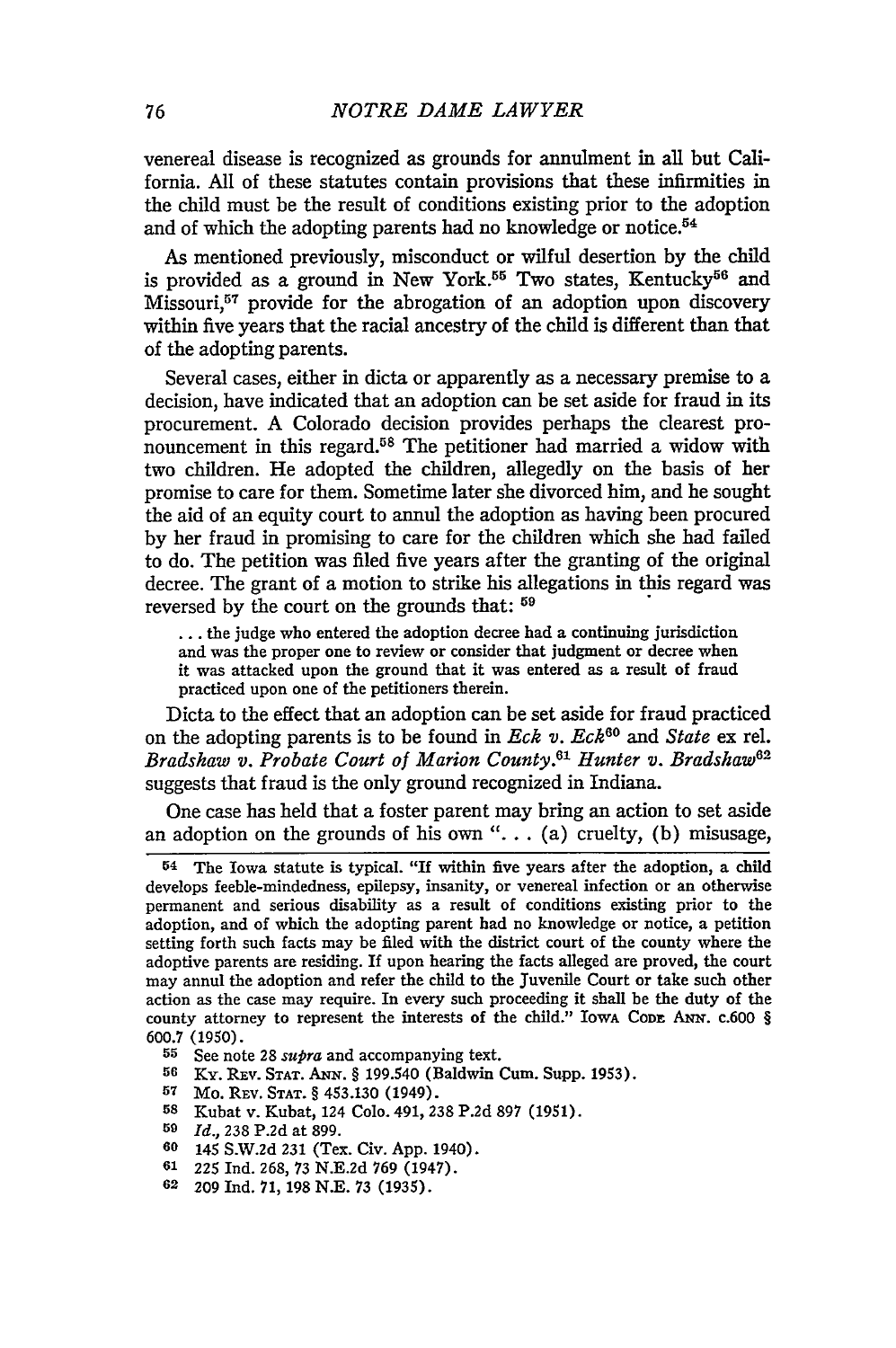(c) inability or refusal to support, maintain or educate such child, **(d)** an attempt to change, or the actual making of change of, or the failure to safeguard the religion of such child, or (e) any other violation of duty on the part of the foster parent or parents toward such child." **<sup>63</sup>**

#### **IV**

Some form of judicial proceeding is required for the abrogation or annulment of adoptive status. It cannot be accomplished **by** an act of the parties, even a notorized act. $64$  Even in a jurisdiction where adoption could be accomplished at one time without judicial decree, **by** a deed of the adoptive parent, it was held that: **". . .** when such relationship was so established, it could not be annulled, especially in the case of a minor, except **by** judicial proceeding brought for that purpose and showing equitable grounds." **65**

Judicial decisions and statutory provisions in this field all agree that the court which entered the original adoption decree is the proper place to file a petition for its abrogation.<sup>66</sup> The petition probably should be verified, some of the statutes specifically providing for verification.<sup>67</sup> Generally, the proceeding should be brought in the name of the adoptive parent or parents: one case has held that the statutory provisions for annulment could not be invoked **by** others.68

Some of the statutes contain specific provisions for notice, summons, citation or order to show cause. 69 The parties indicated are usually, the department of public welfare or similar agency, and in some instances, the child. Even where not statutorily provided for, it would seem to be a wise policy to serve notice on the public welfare department of the county since, in the event the annulment is granted, this agency will become responsible thereafter for the care of the child. The interests of

**64** Succession of Thompson, 221 La. 791, 60 So.2d 411 (1952).

**65** Eck v. Eck, 145 S.W.2d 231, 233 (Tex. Civ. App. 1940).

**66** *See e.g.,* **CA.** CIV. **CODE** § 227b (1949); Kubat v. Kubat, 124 Colo. 491, 238 P.2d 897, 899 (1951).

**67** N.Y. DoM. REL. LAw § **118.**

**68** Mulligan v. Wingard, **72** Ga. **App.** 539, 34 **S.E.2d 305, 308** (1945). However, the statutes in Delaware, Maine, Virginia, and Washington provide that the proceeding may be brought **by** other affected parties. **DE.** Rav. **CODE C. 88,** § 3551.4 **(1935);** ME. RaV. **STAT.** c.145, § 41 (1944); VA. **CODE** § **63-362** (Supp. **1952); WASH.** REV. **CODE** § **26.32.130 (1951).**

**69** "The application shall be made **by** a verified petition stating the grounds thereof. Thereupon a summons, citation or order to show cause shall be issued **by** such judge or surrogate directed to such child and to the authorized agency which was a party to such adoption or, if such agency does not then exist, to the board, commission or official charged with the jurisdiction of the poor of the county re- quiring them to show cause why such petition should not be granted." N.Y. Dom. REL. **LAW** § **118.**

**<sup>63</sup>***In re* Adoption of Anonymous, **185** Misc. 962, 58 **N.Y.S.2d 159** (Surr. Ct. 1945).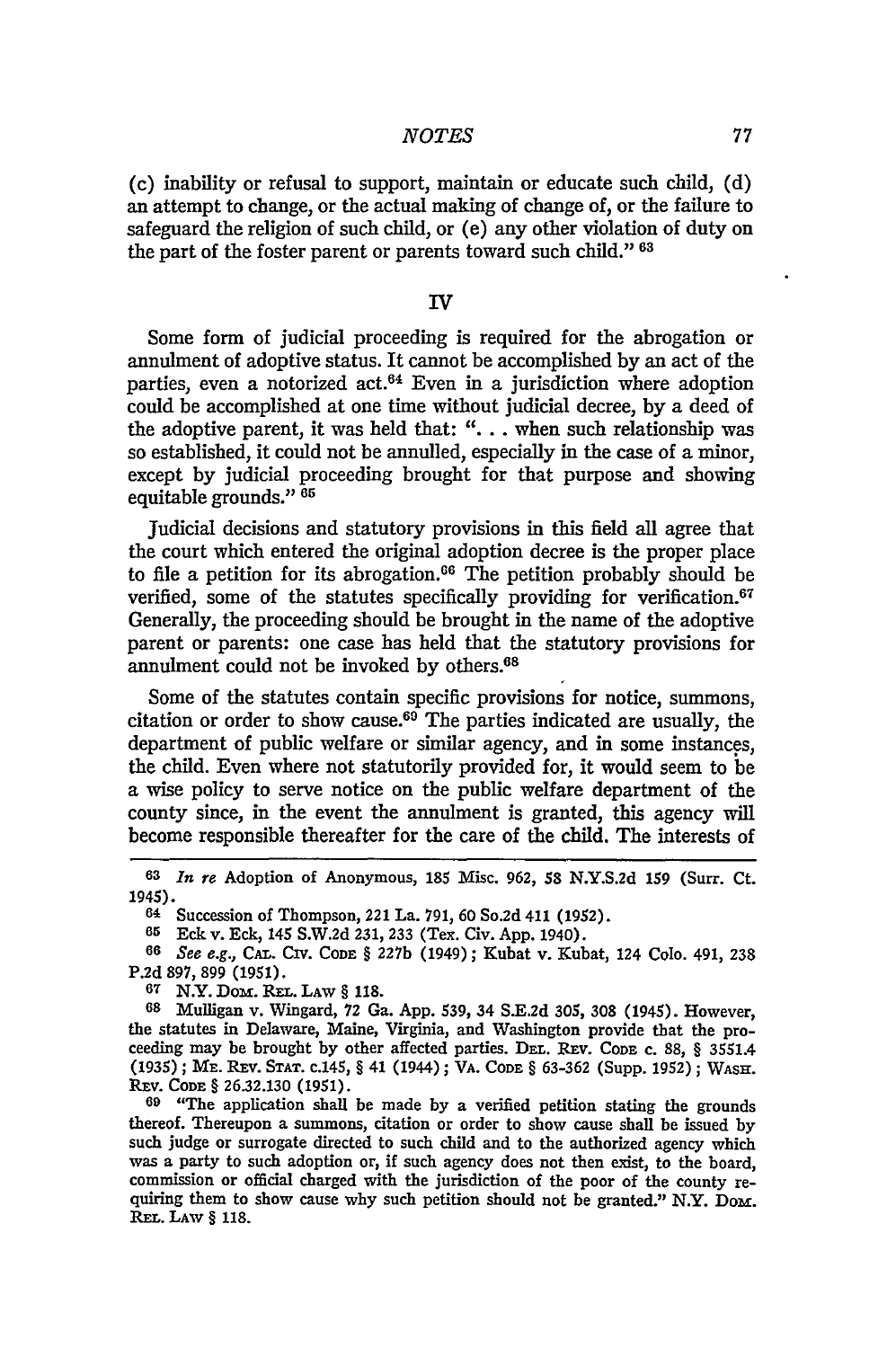the child should be represented in the proceeding, and a few of the statutes designate who shall perform this responsibility.70

None of the decided cases appear to have passed on the question of the time limitation within which the action must be brought. Where a limit is established by statute, it is highly probable that the courts would require strict compliance. By analogy, it has repeatedly been pointed out that strict compliance with statutory requirements is essential to the validity of a proceeding to adopt.<sup>71</sup> One New York case suggests that annulment or abrogation cannot be granted after the child attains maturity.<sup>72</sup>

 $\mathbf{v}$ 

The effect of a decree of annulment is normally to return the child to the status it occupied prior to the adoption. The Virginia statute expressly provides for this result.<sup>73</sup> Any and all rights or obligations which may have accrued by reason of the adoption are terminated. These would include the right to inherit as an heir, and the responsibility for the support, education and care of the child. Since the change of name is generally included as a part of the original decree, the annulment of that decree would apparently restore the child to its original name. Some of the statutes so provide.74 In some jurisdictions, the disposition of the child is left to the discretion of the court,<sup>75</sup> while in others, specific provision is made for its care and custody following an annulment of the adoptive status.<sup>76</sup>

Only one decided case appears to have passed upon the effect of a decree of annulment. In that case, between the time of the original adoption and the granting of the decree of annulment, the adoptive mother had died. The principal issue in the case was whether the adopted child would take as an heir. The court held that the child's status as an adoptee

**<sup>75</sup>**ARx. **STAT. ANN.** § **56-110** (1947); N.Y. Dom. REL. LAW § 118; **WASH.** REv. **CODE** § **26.32.130** (1951).

**<sup>70</sup>** CAL. Civ. CODE § 227b (1949) (State Department of Social Welfare); IowA **CODE AN.** c. 600 § 600.7 (1950) (county attorney); MINN. STAT. § 259.08 (1949) (county attorney); **UTAH CODE ANN.** § **78-30-13 (1953)** (county attorney).

**<sup>71</sup>**Green v. Paul, 212 La. 337, 31 **So.2d 819, 821** (1947).

**<sup>72</sup>** *In re* Adoption of Eaton, 280 App. Div. 147, 112 N.Y.S.2d 708 (3d Dep't 1952), *aff'd,* 305 N.Y. 162, 111 N.E.2d 431 (1953).

**<sup>73 &</sup>quot;...** . the court shall vacate the final order of adoption and change the name, and thereupon such child shall be restored, to all intents and purposes, to the position and name which were his prior to the adoption...." VA. Code § 63-362 (Supp. 1952).

**<sup>74</sup>DEL.** REV. CODE c.88, § 3551.4 **(1935);** VA. CODE § **63-362** (Supp. **1952).**

**<sup>76</sup> CAL. CIV. CODE** § 227c (1949) (the county of adoption); IowA CODE ANN. c.600, § 600.7 (1950) (Juvenile Court); **MINN. STAT.** § **259.08** (1949) (Director **of Social** Welfare); **UTAH CODE ANN.** § 78-30-13 (1953) (Juvenile Court and Probation Commission).